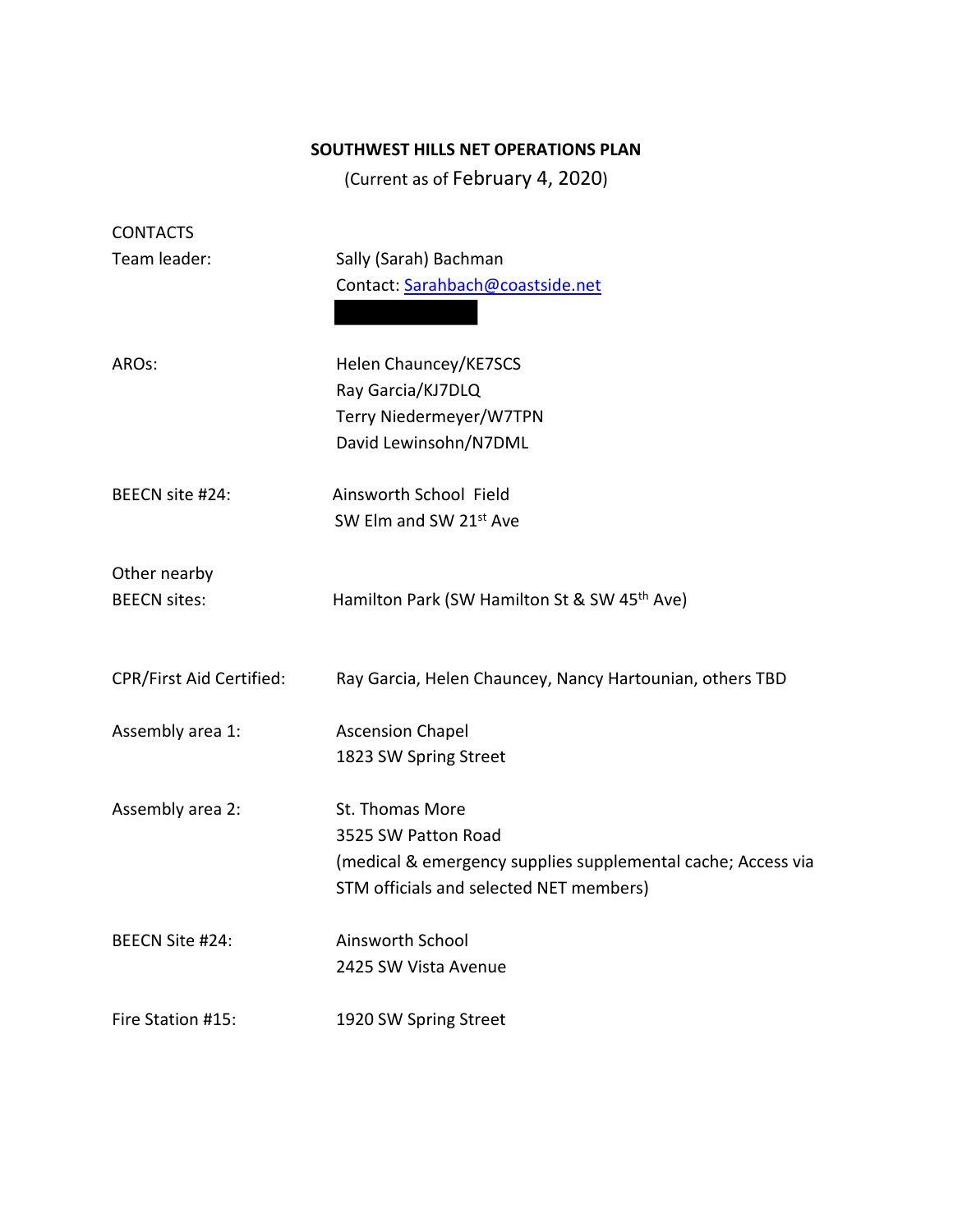## **COMMUNICATIONS PROTOCOL**

In order of availability, NETs should use the following:

#### **1. Landlines/Cell phones**

Try to reach the team leader by cell , text (SMS), and/or by FRS or GMRS radio (Channel 2). (Please disable the privacy tone on your FRS/GMRS two-way radios).

#### **2. FRS/GMRS radios**

SW Hills NET's Primary Channel is Channel 2. (Please disable the privacy tone on your FRS/GMRS two-way radios)

Secondary channel: No information yet, but FRS/GMRS radio users should know the channels of neighboring NETs.

Southwest Hills AND Sylvan = Channel 2 Arlington Heights AND Goose Hollow AND Homestead (includes OHSU) = Channel 3 Bridlemile = Channel 4 Hillsdale = Channel 5

#### **3. Ham radio**

NET tac-1 (147.580 MHz, simplex) NET tac-2 (147.540 MHz, simplex)

#### **All NET members should:**

- $\blacksquare$  Have FRS/GMRS radios with back-up batteries
- Know the SW Hills NET FRS/GMRS channel (Channel 2) and back up channel.
- Have tested "local" FRS/GMRS contacts, to know whom in your area you can reach, in order to send messages to an ARO (Ham radio operator) via a "daisy chain" or "spider net" (relaying messages from FRS/GMRS radio to another, until the message reaches an ARO/Ham radio operator)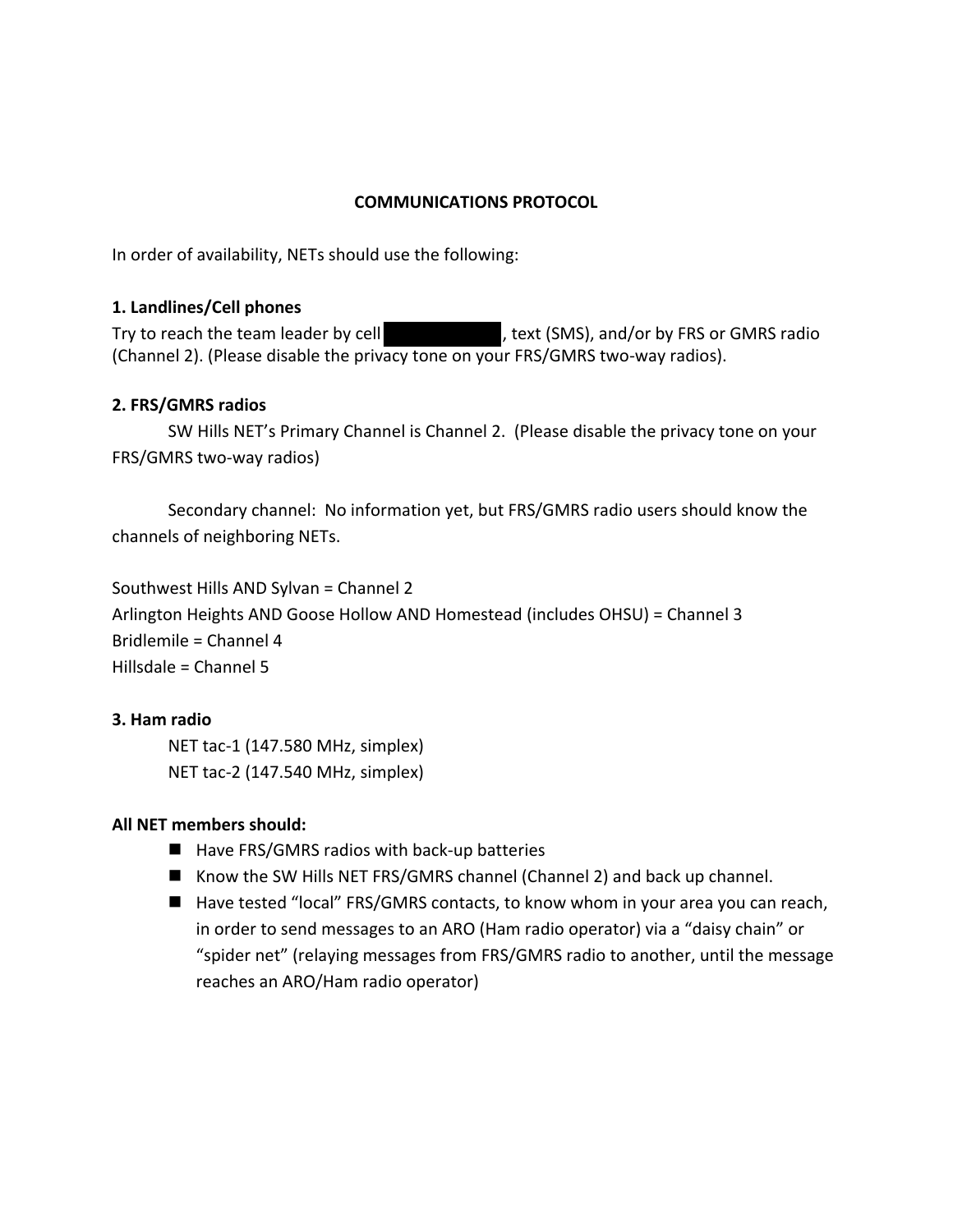## **EMERGENCY RESPONSE FOLLOWING A DISASTER**

#### *Pre-deployment*

Following a disaster, NET members should make sure their own households are secure and they are able to deploy safely.

NETs should activate their own family emergency communications plan before deploying.

#### *Initial Deployment*

If a NET deployment order has been received, deploy, if possible.

If normal communications, such as landlines and cell-phones, have failed, NET members may self-deploy.

Deploy with your **NET gear, NET ID, and Personal Protective Equipment (PPE).** 

Proceed to the deployment area **in pairs, if possible**. If pairs are not possible, attempt using your radio to confirm with another team member your departure time and anticipated arrival time at the assembly site.

NETs should proceed to the closest assembly area. Note damage seen along the way, using NET Form 1 if possible. (Use radios to communicate concerns for personal safety; record damage on written form.)

If NETs meet non-NET volunteers (spontaneous unaffiliated volunteers/SUVs), bring them with you so that they can be identified as SUVs – and recorded on the SUV form – at the assembly site.

#### *Assess Safety of Deployment Area*

Upon arrival, assess the assembly area for safety. Do a 360 scene-size-up of the area for hazards such as downed power lines, gas leaks, fire, etc.

If the site clearly is unsafe, proceed to the backup site.

Upon arrival, look for markings from other team members. If there are none, you may be the first on scene. If a marking does exist and says "Site OK", add your initials and the date and time. If a marking exists saying "Site BAD," add your initials and the date and time. Attempt to reach the alternate assembly area by radio or proceed on foot. In making that determination,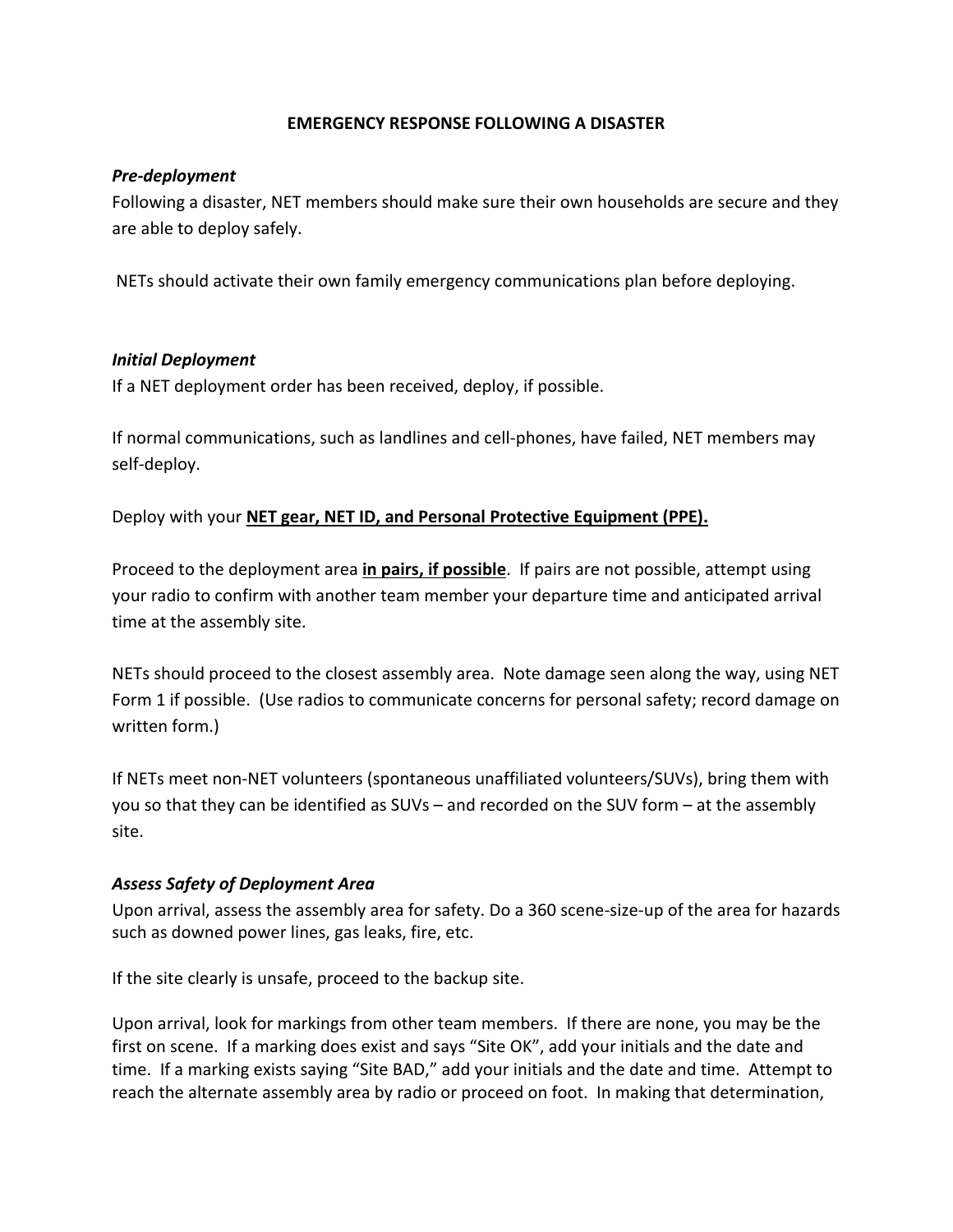assess the assembly area for immediate and longer-term use. Check the integrity of any available shelters.

# **Operations**

# *Set-up and initial assignments*

If you are first to reach the assembly area, fill the role of lead (or Incident Commander/IC) to the extent possible. Pass this role to the team lead, when s/he arrives. The team lead then becomes the IC.

The IC – directly or through a designated team member – will collect damage assessment forms and record the presence of NET members. When possible, the IC will designate a team member to coordinate assignments for the SUVs.

The IC, directly or through a scribe, will develop situation reports and other critical information, which the ARO will transmit to the Portland Bureau of Emergency Management.

The IC, directly or through a designated team member, will designate teams of at least two NET members each for specific assignments, such as medical treatment or search and rescue (S&R). For search and rescue (SAR), the IC – or a designated team member - will

- 1) **determine areas** of the neighborhood to be searched,
- 2) **designate S&R teams** of no fewer than two members each,
- 3) **assign each team** a tactical ID for radio purposes (such as "Search Team 1", "Search Team 2", etc.) and
- 4) **ensure that each team is** tracked with departure and anticipated return times.

The IC – or a designated team member – will confirm a departure time for each team, a schedule of in-search check-ins, and confirmation of what information S&R teams should send by radio and what should be reported back by runner or in person.

## *Communications at the deployment area(s)*

The IC, directly or through a designated team member, will coordinate communications with local team members, using FRS/GMRS, and with the ARO.

The IC will determine the means of communication between the IC and the ARO. This role may be filled by the IC's scribe, a runner, and/or a person with an FRS radio.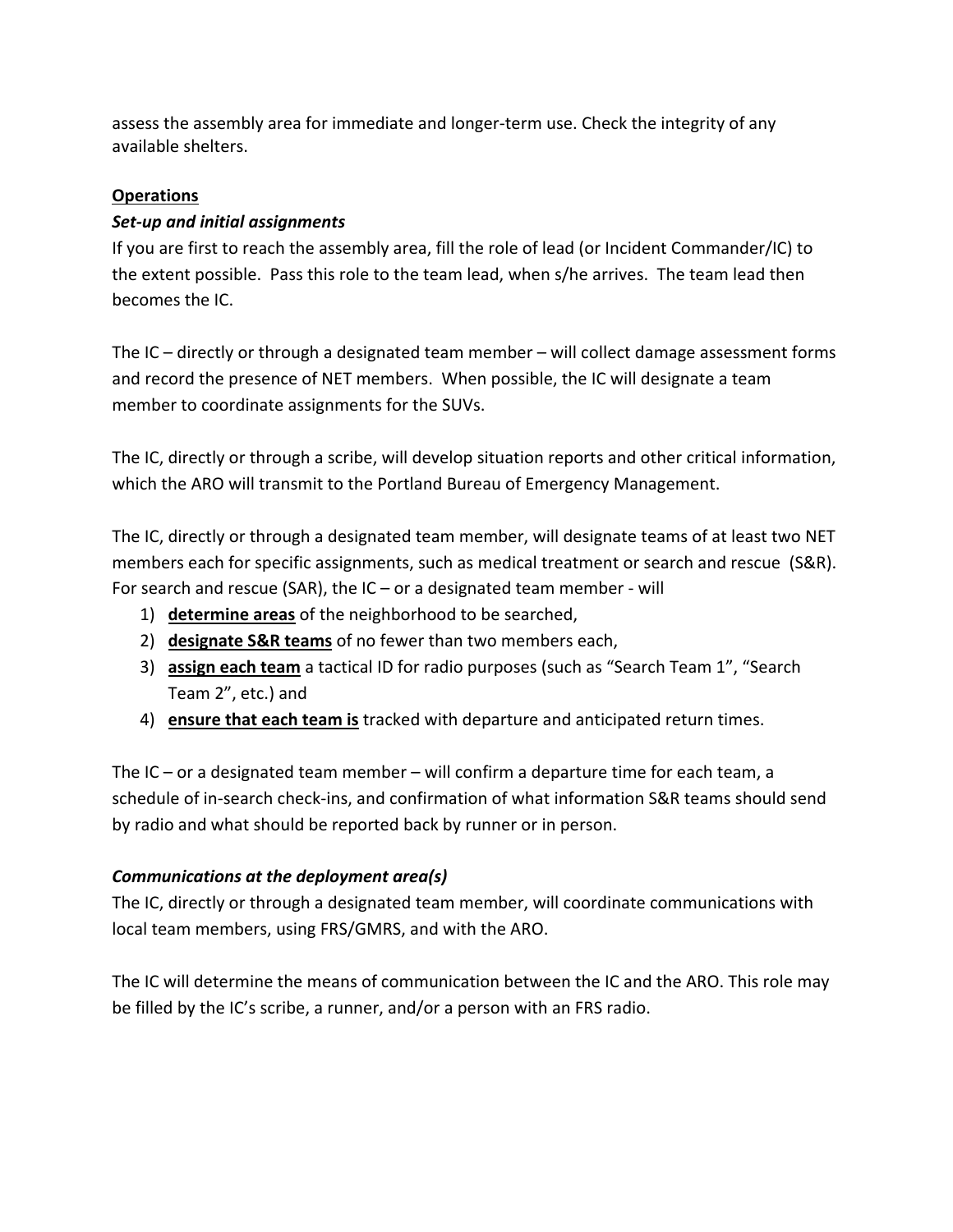The ARO, in coordination with the IC, will establish communications with PBEM – directly or through regional "sub-net" radio operations. A check-in with the Multnomah County ARES resource net may also be advised.

The IC will develop and pass to the ARO three basic categories of traffic, including

- 1) Initial team check-in information,
- 2) Urgent life safety reports, such as life-treat victims and/or high threat-level damage to infrastructure such as fires or major landslides, and
- 3) Situation reports.

The ARO, directly or with a designated team member, will keep a record of critical communications, including situation reports, and any communications involving personnel or equipment.

The ARO, time and equipment permitting, will attempt to establish contact with neighboring NET AROs.

## *Scribes.*

Ideally, both the TL (IC) and the ARO should have scribes. The IC's scribe, in coordination with the IC, will capture damage assessment, and other critical information, for an initial situation report, which the ARO will transmit to the city.

If there are two scribes, the TL (IC) will determine if the IC and scribe are the FRS point of contact with team members or if the ARO and scribe fill this role.

If there is only one scribe, she/he should be assigned to the ARO and the ARO should handle both FRS and ham radio traffic. The scribe may need to be prepared to be back-up for receiving FRS traffic from team members.

If a third scribe is available, the IC will determine her/his assignment, such as logging data on team personnel, SUVs, equipment, and other essential information.

## *First Aid/medical treatment.*

If personnel and equipment are available, NET members will set up a First Aid Station (medical treatment area) at one or both assembly areas.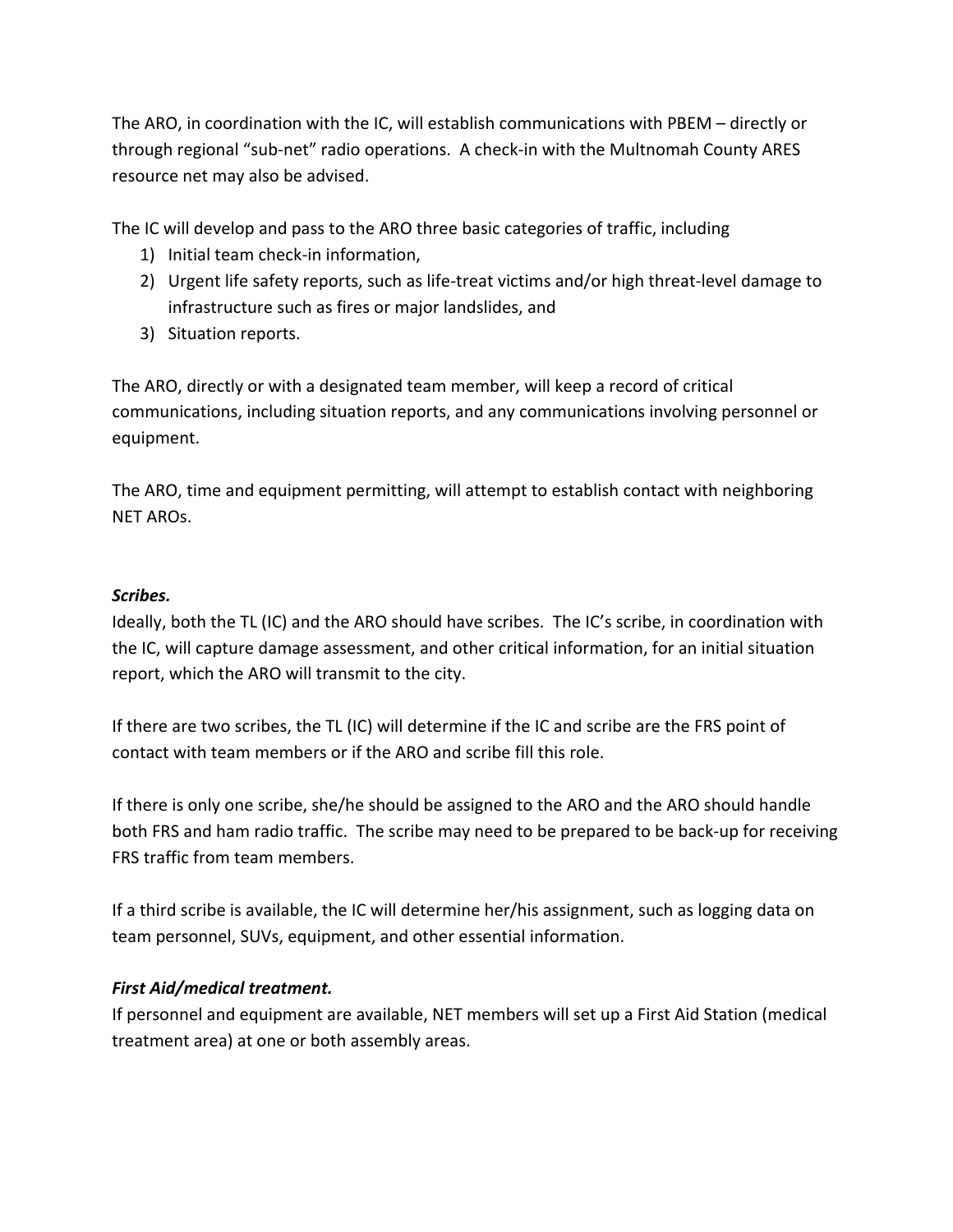START triage should be used by team members during search and rescue. Patients in the treatment area should be re-triaged periodically.

Critical patient information should be conveyed to the IC (and on to the ARO) for tracking and communications with the city.

Due to limited resources, the team does not anticipate holding patients for extended periods of time at the assembly site.

## **KNOWN VULNERABILITIES AND VULNERABLE POPULATIONS**

*Infrastructure:* 

Council Crest water tower

SW Greenway water tanks (also, water tank on SW Marquam Hill Rd., which provides water to condos on SW Broadway Drive)

Gas station at SW Patton and SW Humphrey and SW Dosch

Retaining walls

SW Vista;

SW Montgomery;

Ainsworth School playing field;

Retaining walls along SW Broadway Drive

SW Greenway overpass at SW Talbot

Vista Bridge (over Hwy 26; it connects King's Hill and Vista Ridge**;** the entire southern hillside is also referred to as Portland Heights.)

## *Institutions*

St. Thomas More School (Approx. 125 students.) Ainsworth School (URM) (Approx. 600 students.) Also pedestrian bridge across gorge behind Ainsworth

*Critical Access Roads*

SW Humphrey; SW Fairmount; SW Patton; SW Vista; SW Broadway; SW Dosch

*Vulnerable Secondary Roads*

SW Hewett; SW Patton Court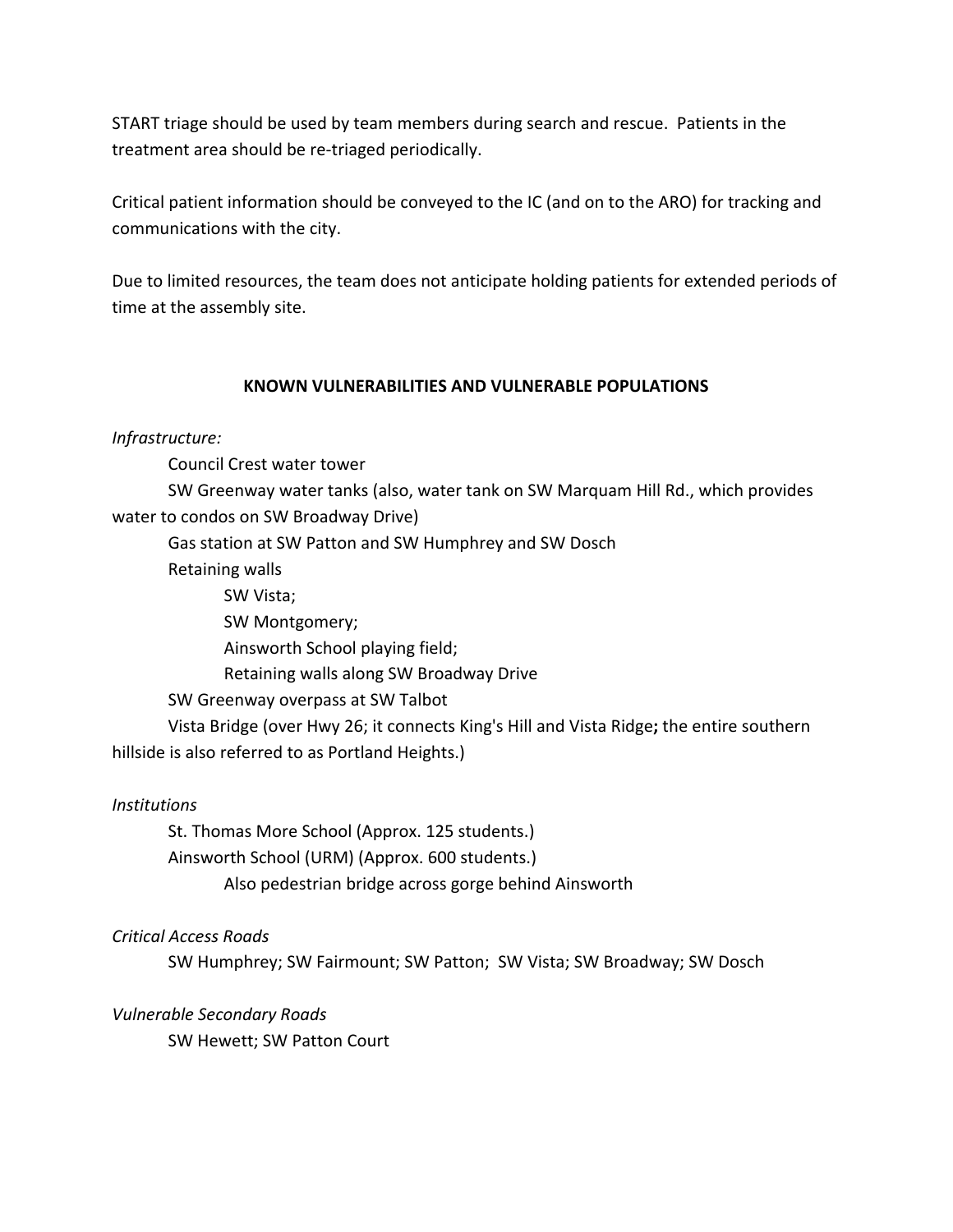*Extremely Narrow Neighborhood Roads* SW Montgomery Place (where a house burned in April 2020) https://katu.com/news/local/crews-respond-to-southwest-portland-house-engulfed-in-flames

SW Davenport St SW Tangent St SW Chelmsford Ave SW Buckingham Ave SW Hoffman Ave SW Sheffield Ave SW Cardinell Dr SW Cardinell Way SW Rivington Dr SW Myrtle Dr where it intersects w/ SW. 15<sup>th</sup> Ave (which also is v. narrow) to SW Rivington SW Myrtle Ct

SW Arthur Way

SW Helens Ct

SW Buenavista Dr SW Alta Vista Pl

SW Hillcrest Dr SW Corona Dr SW Gerald Ave

SW Brae Mar Ct SW  $18<sup>th</sup>$  Dr

Others, TBD

*URMs* Ainsworth School, SW Spring & Vista Firs Station #15, 1920 SW Spring 1928 SW Laurel